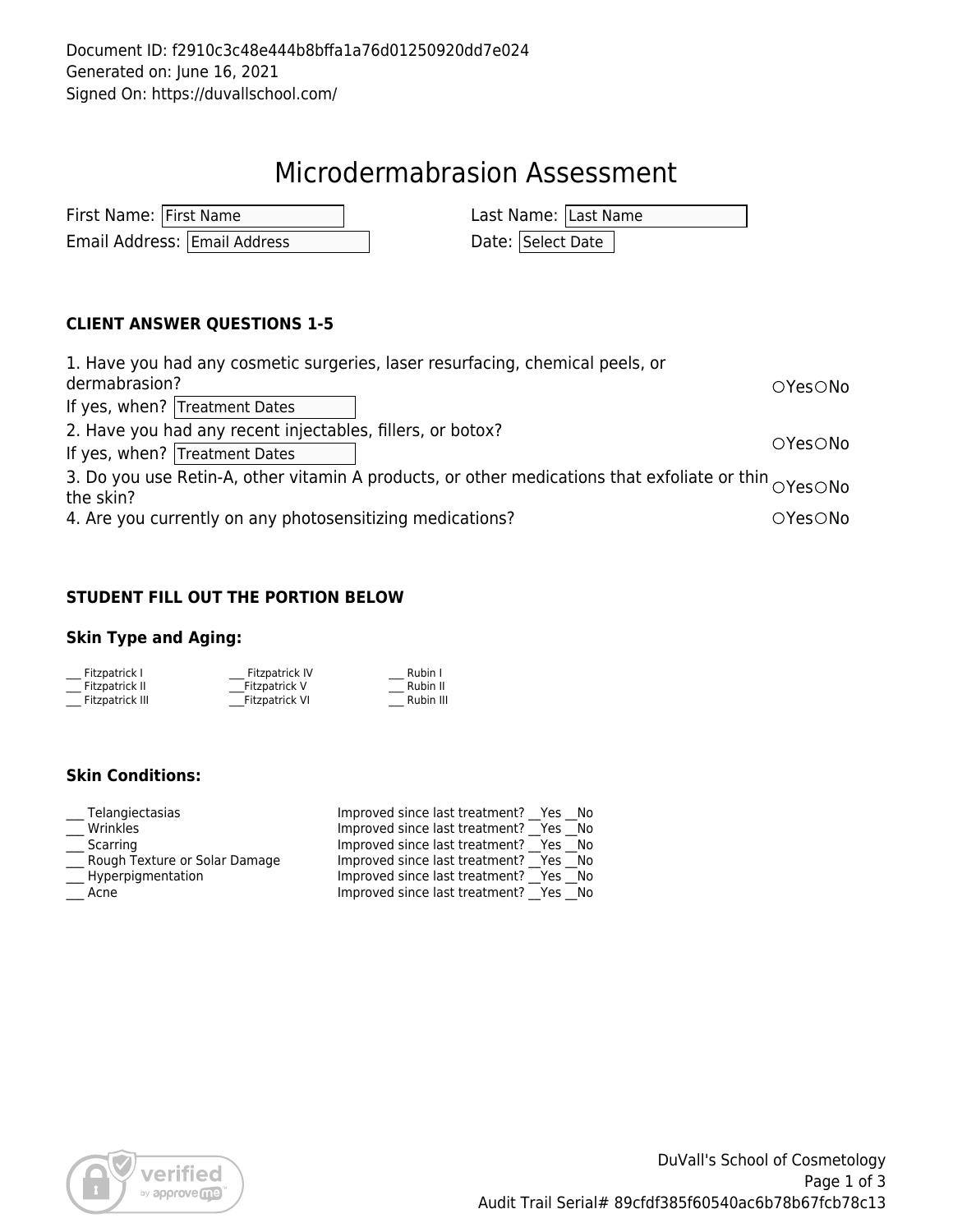Document ID: f2910c3c48e444b8bffa1a76d01250920dd7e024 Generated on: June 16, 2021 Signed On: https://duvallschool.com/

 $\boldsymbol{\times}$ 



DuVall's School of Cosmetology Page 2 of 3 Audit Trail Serial# 89cfdf385f60540ac6b78b67fcb78c13